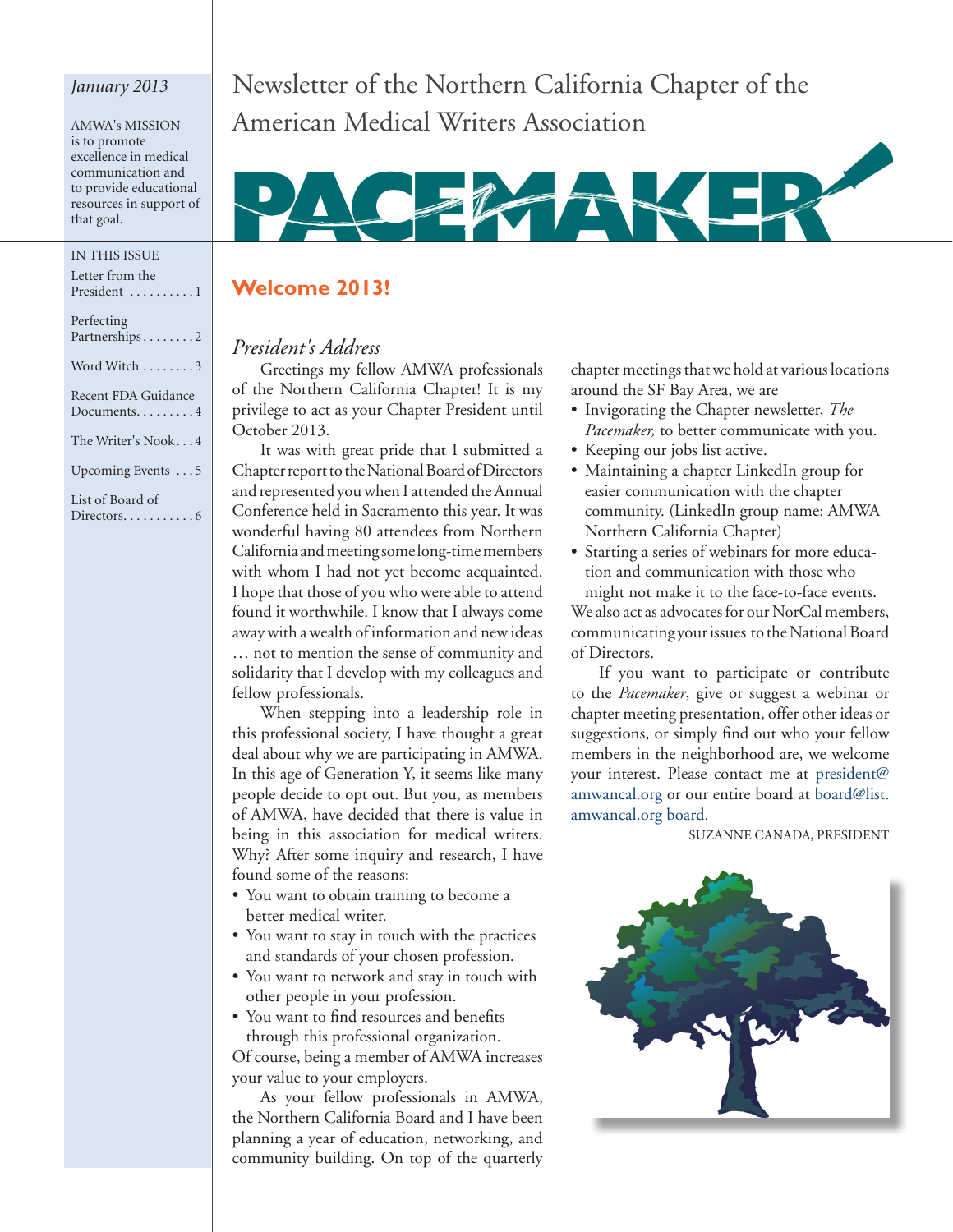## **Perfecting Partnerships**

*By Amanda Jacobson* 

*Amanda Jacobson, a member of our NorCal AMWA Chapter, received her PhD in immunology from the University of Utah, which was followed by a postdoctoral fellowship in Seattle, WA. She transitioned from bench top to laptop as a medical writer in the Department of Pediatrics at Stanford University and now works for a Bay Area clinical research organization, InClin, Inc.*

"Nonprofit" and "Big Pharma" are rarely used in the same sentence. However, one South San Francisco-based nonprofit drug development

company, in partnership with a number of pharmaceutical companies and academic institutions, has proven that good things happen when companies come together and forget about the bottom line. This rare relationship may promote drug development and provide career opportunities for medical writers, in addition to providing medications for people in need.

The Institute for OneWorld

Health (OWH), a not-for-profit global health organization, was founded in 2000 by Victoria Hale to help develop drugs to treat the neglected tropical diseases that mainly affect the poor throughout the world. "The initial goal [of OWH] is to improve access of medicines to everyone [by] taking a look at drugs left on the shelf," says Elena Pantjushenko, associate of external affairs at OWH. The nonprofit works with local governments to place previously studied, but under-used, medicines on the national medicine list. OneWorld Health's initial accomplishment was the implementation of paromomycin intramuscular injection to treat Kala-Azar (visceral leishmaniasis) in Nepal and Bangladesh.

Today, OWH is teaming with companies, academic institutions, and the Bill & Melinda Gates Foundation to put affordable drugs on the market for malaria and cholera. The institute's malaria program, 8 years in the making, best demonstrates successful partnering with academia, pharmaceutical, and biotechnology companies. The goal of this program is to develop semi-synthetic artemisinin to support the supply needed for artemisinin-based combination therapy (ACT), the gold standard of malaria treatment. Artemisinin is a plant-based product harvested from wormwood farms. As crops yields vary from season to season, the supply of artemisinin is at the mercy of the weather, harvest, and the time of year. OneWorld Health is partnering with the synthetic biology experts Amryis, Inc., and Sanofi-Aventis to develop synthetic artemisinin (which is based on inventions licensed from the University of California, Berkeley) to make ACT more affordable, and thus more accessible, to the millions of people infected with malaria.

A third major project centers on OWH's investigational new drug iOWH032 to treat diarrheal diseases. Some people might say that this is



OWH's greatest accomplishment because it demonstrates that a nonprofit company can develop an innovative drug. This success involved collaboration with Roche and Novartis to screen for promising drug candidates, and the program has been approved by the FDA to proceed with Phase 1 clinical trials.

Elena stated it best, "Forming partnerships that

work is OWH's greatest strength"… but it takes two to tango. Companies that collaborate with OWH, or other nonprofit organizations, sign up for a "no-loss, no profit" commitment. I was pleased to discover that pharma companies are more likely to collaborate today than they have in the past. In early 2012, thirteen pharmaceutical companies, the United States, United Kingdom, and United Arab Emirates governments, the Bill & Melinda Gates Foundation, the World Bank, and other global health organizations announced a pledge to accelerate progress toward eliminating or controlling ten neglected tropical diseases by 2020. It seems that people are demanding more from these companies, and they are starting to pay attention.

Near the end of 2011, OWH became the drug development affiliate of PATH, a nonprofit, Seattle-based, global health organization currently working in the areas of emerging and infectious diseases, vaccine development, health technologies, and maternal and child health. I asked Elena what she thought was next for OWH as far as drug development: "all doors are open…as long as it is safe, effective, and affordable".

Pharma nonprofit organizations, such as OWH, may have something to offer medical writers professionally. They are involved in international Phase 1–3 clinical trials and are committed to publishing their work. Thus, proposal writing is a large component of their work. If you enjoy the collaborative environment and want to do some good while doing a good job, put nonprofits on your radar. Finally, the accomplishments of OWH make the benefits of working together obvious. As a group, medical writers are collaborative in nature. After all, it takes a team to get a document written, a manuscript published, or a drug approved.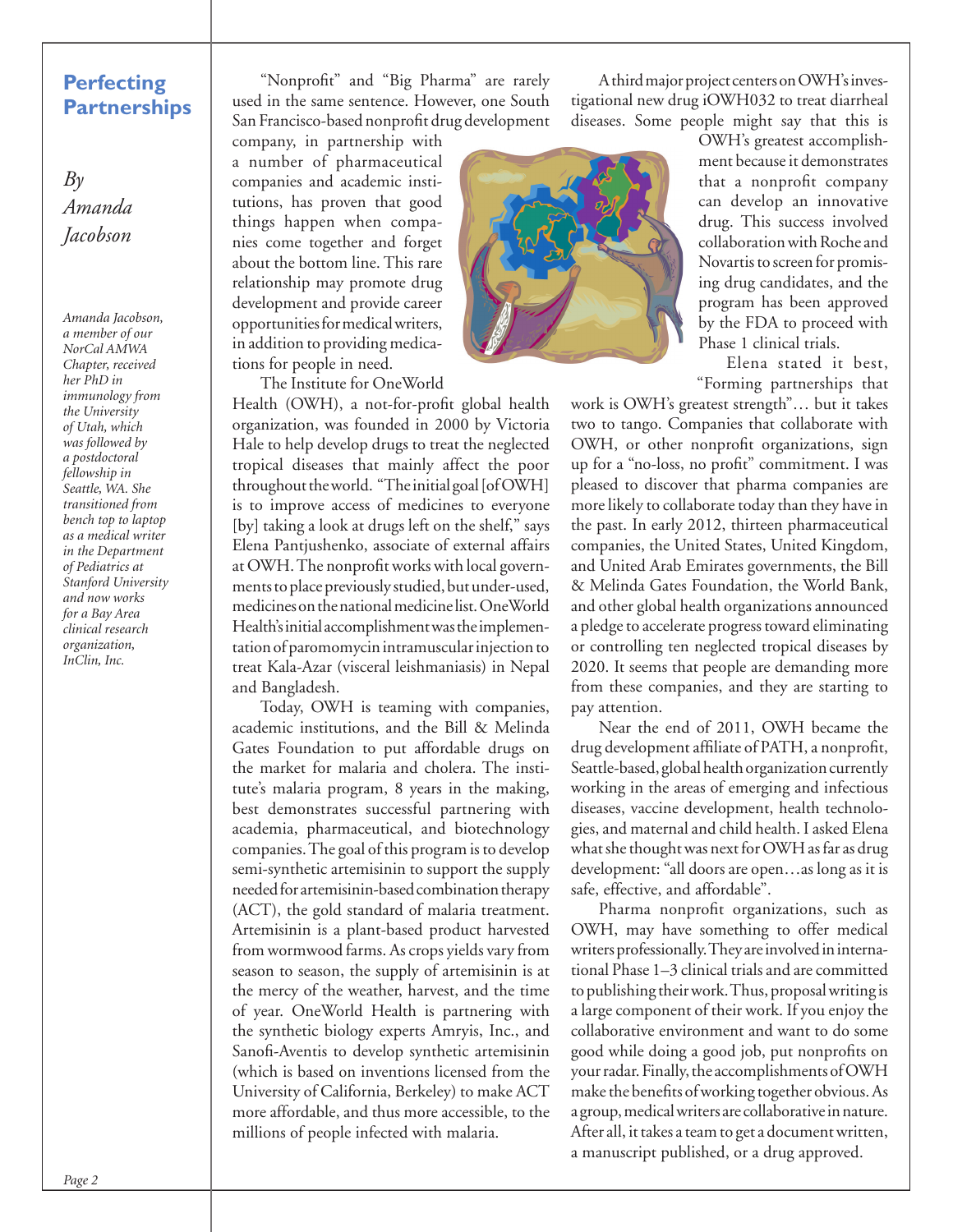## **The Word Witch**

 $B_{\mathcal{V}}$ *Maggie Norris*

*Maggie Norris is a long-time member of the NorCal AMWA Chapter and currently serves on the Chapter Board*

# **Navigating an Unfamiliar Word Interface Using Keystroke Commands**



Today's tip shows a powerful technique for staying productive during a transition from one version of Word to the next. Using keystroke commands, versus a menu-and-mouse approach, is useful whenever a writer is working with an unfamiliar Word interface. It may be especially relevant in the transition from Word 2003 to Word 2007 or 2010 because these interfaces are so different from what we've become used to.

#### Keystroke command basics

Sending a command using keystrokes has the same effect as selecting the command from the menu. Most keystroke commands work exactly the same way in all current Windows versions. Only a slight adjustment is needed for them to work in all Mac versions. Although the menu interface has changed radically several times over the years, most keystroke commands have remained exactly the same since Word 3.0 for DOS. The keystroke commands you master now will probably function in the same way in future versions of Word as well.

For a complete list of all Word keystroke commands in all current Windows versions, go to http://support.microsoft.com/kb/290938

For Mac, go to: http://mac2.microsoft.com/MacOffice/en-us/help/f7701a9f-35bc-49c5-a5b5- 8c24b085a1661033.mspx

| Command                                        | <b>Windows</b> | Mac         |
|------------------------------------------------|----------------|-------------|
| Open file                                      | $Ctrl + o$     | ೫ + o       |
| New file                                       | $Ctrl + n$     | $# + n$     |
| Print                                          | $Ctrl + p$     | $# + p$     |
| Cut                                            | $Ctrl + x$     | $# + x$     |
| Copy                                           | $Ctrl + c$     | ඝ + c       |
| Paste                                          | $Ctrl + v$     | $H + v$     |
| Undo                                           | $Ctrl + z$     | $# + 7$     |
| Save                                           | $Ctrl + s$     | $*$ + $*$   |
| Close                                          | $Ctrl + w$     | H + w       |
| Apply default character<br>format <sup>a</sup> | $Ctrl + space$ | $# + space$ |
| Help <sup>b</sup>                              | F١             | $# + /$     |
| SpellCheck                                     | F7             | F7          |

a Removes applied character formatting

b This command is particularly useful in Word 2007 because by default the Help files are not loaded.

#### Quick start with keystroke commands

Most of the editing commands a writer uses frequently can be executed using simple 2-stroke combinations of the Control key (Ctrl) and a letter key: open, save, print, and close a file; cut, copy, and paste selected content; apply bold, italic, and underline character formatting; undo and repeat an action. Several more frequently used commands are even easier: just press one of the F-keys at the top of the keyboard. The chart at the left shows the location of a few of these. To execute a Ctrl+key command, hold Ctrl down while pressing the letter key.

#### Beyond the basics

Every one of the letter keys works in combination with the Ctrl key to execute a command. And that's only the beginning. There are hundreds more keyboard commands, more, in fact, than there are menu commands. In a future article, we'll get to know Ctrl and the other "Modifier keys" and how they can be combined with character keys, F-keys, arrow keys, and other accessory keys

The Word Witch will give a live seminar on navigating the Word 2007 / 2010 interface at a chapter meeting later this year. Details will be in the next issue of the *Pacemaker*.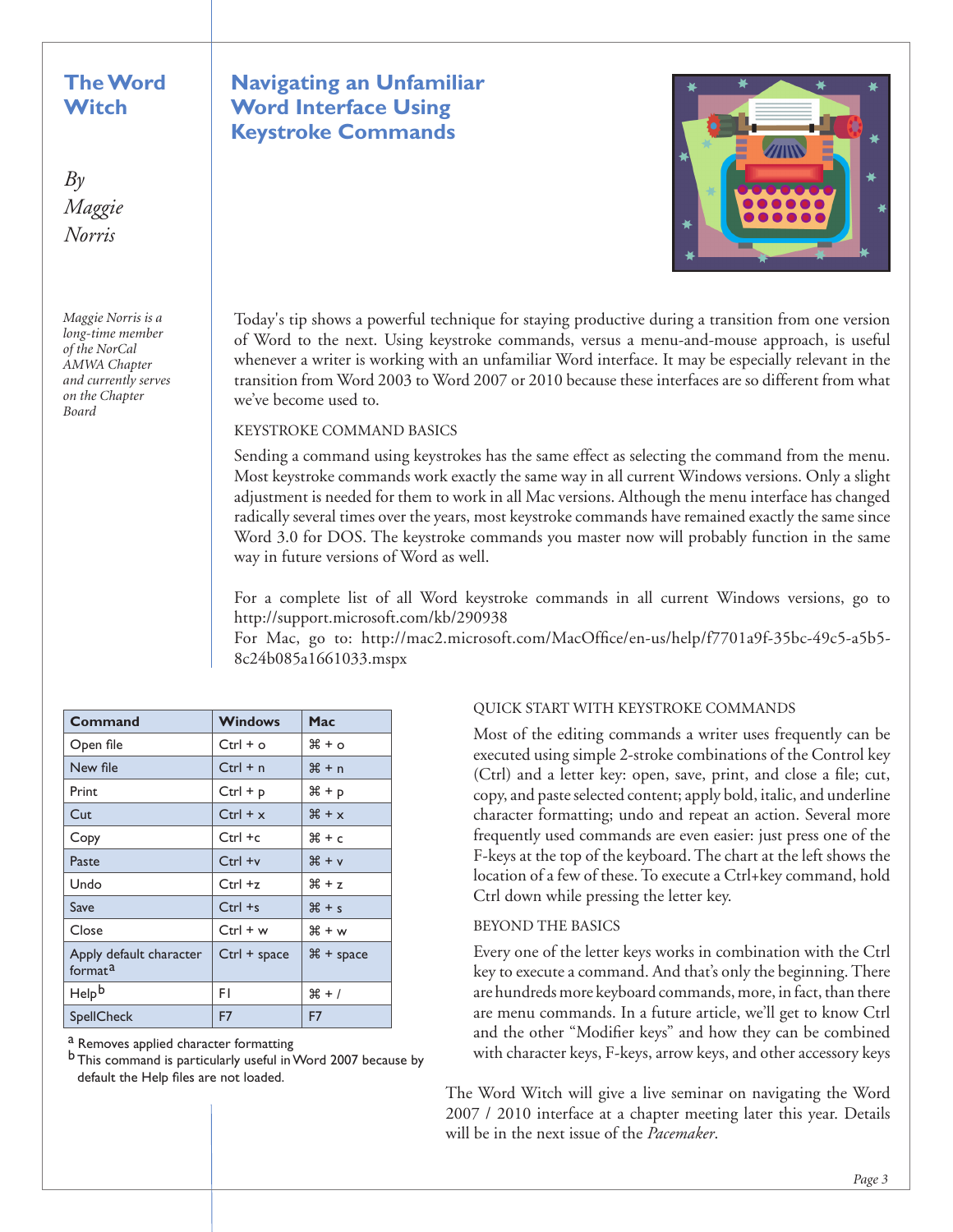| <b>Category</b>                                                          | <b>Title</b>                                                                                                                                                                       | <b>Type</b>           | <b>Date</b> |
|--------------------------------------------------------------------------|------------------------------------------------------------------------------------------------------------------------------------------------------------------------------------|-----------------------|-------------|
| Electronic<br><b>Recent</b><br><b>Submissions</b><br><b>Guidance</b>     | Guidance for Industry: Providing Submissions in<br>Electronic Format -- Summary Level Clinical Site<br>Data for CDER                                                               | Draft Guidance        | 12/18/12    |
| <b>Electronic</b><br><b>Documents</b><br>Submissions<br><b>Issued by</b> | Specifications for Preparing and Submitting Sum-<br>mary Level Clinical Site Data for CDER's Inspection<br>Planning                                                                | Draft Guidance        | 12/18/12    |
| the FDA<br>Clinical/Medical                                              | Investigational New Drug Applications for Positron<br>Emission Tomography (PET) Drugs                                                                                              | <b>Final Guidance</b> | 12/03/12    |
| Procedural<br>Documents issued                                           | FDA Oversight of PET Drug Products --<br><b>Ouestions and Answers</b>                                                                                                              | <b>Final Guidance</b> | 12/03/12    |
| during the last<br>Clinical/Antimicrobial                                | Vaginal Microbicides: Development for the Preven-<br>tion of HIV Infection                                                                                                         | Draft Guidance        | 11/21/12    |
| quarter<br>Over-the-Counter:<br><b>Small Entity Compliance</b><br>Guide  | Labeling for Bronchodilators: Cold, Cough,<br>Allergy, Bronchodilator, and Antiasthmatic Drug<br>Products for Over-the-Counter Human Use (Small<br><b>Entity Compliance Guide)</b> | <b>Final Guidance</b> | 11/14/12    |
| Clinical/Antimicrobial                                                   | Guidance for Industry Acute Bacterial Sinusitis:<br>Developing Drugs for Treatment                                                                                                 | <b>Final Guidance</b> | 10/05/12    |
| International<br>Conference on<br>Harmonisation -<br><b>Efficacy</b>     | E14 Clinical Evaluation of QT/QTc Interval Prolon-<br>gation and Proarrhythmic Potential for Non-Antiar-<br>rhythmic Drugs -- Questions and Answers (R1)                           | <b>Final Guidance</b> | 10/12/12    |
| Clinical/Antimicrobial                                                   | Guidance for Industry: Acute Bacterial Otitis Media:<br>Developing Drugs for Treatment                                                                                             | <b>Final Guidance</b> | 10/01/12    |

# **The Writer's Nook**

*Lessons to Write By: Excerpts from Writers on Writing*

# THE CRAVEN CONDITIONAL

By William Safire

Many academics, diplomats and television commentators share a favored locution that can be described as "the craven conditional" - the weak-kneed, pompously deferential "it would seem" or "I would say".

"Maybe and maybe not" is implicit in "would"; the conditional sense has a wish or a worry built in it. "I would say" or "I would think" means, literally, that the speaker would say or think something "if". In recent years, however, this misuse of "would" has become accepted - even embraced - by avid hesitants.

"It would seem" offers a triple helping of mealy-mouthedness. The construction itself passively attributes responsibility to an indeterminate "it"; the "seem" refers to appearances only; the "would" adds such a further condition as to back the phrase off a cliff. The *Oxford English Dictionary* says the phrase is used to express somewhat more of hesitation or uncertainty than is expressed by "it seems". I would call it a weasel phrase - and not only would I, I do.

. . .

. . .

The phrase you hear on television is intended to carry great authority, not great doubt. It avoids "it seems to me," which is at least an honest weasel.

"Seems Madam? Nay, it is; I know not seems." That was Hamlet speaking, and they said he was ambivalent, though I am of two minds about that. Would that his kind were speaking the indicative unconditional today.

First published in the New York Times then in the collection titled *On Language*, published by Times Books, New York, NY, 1980.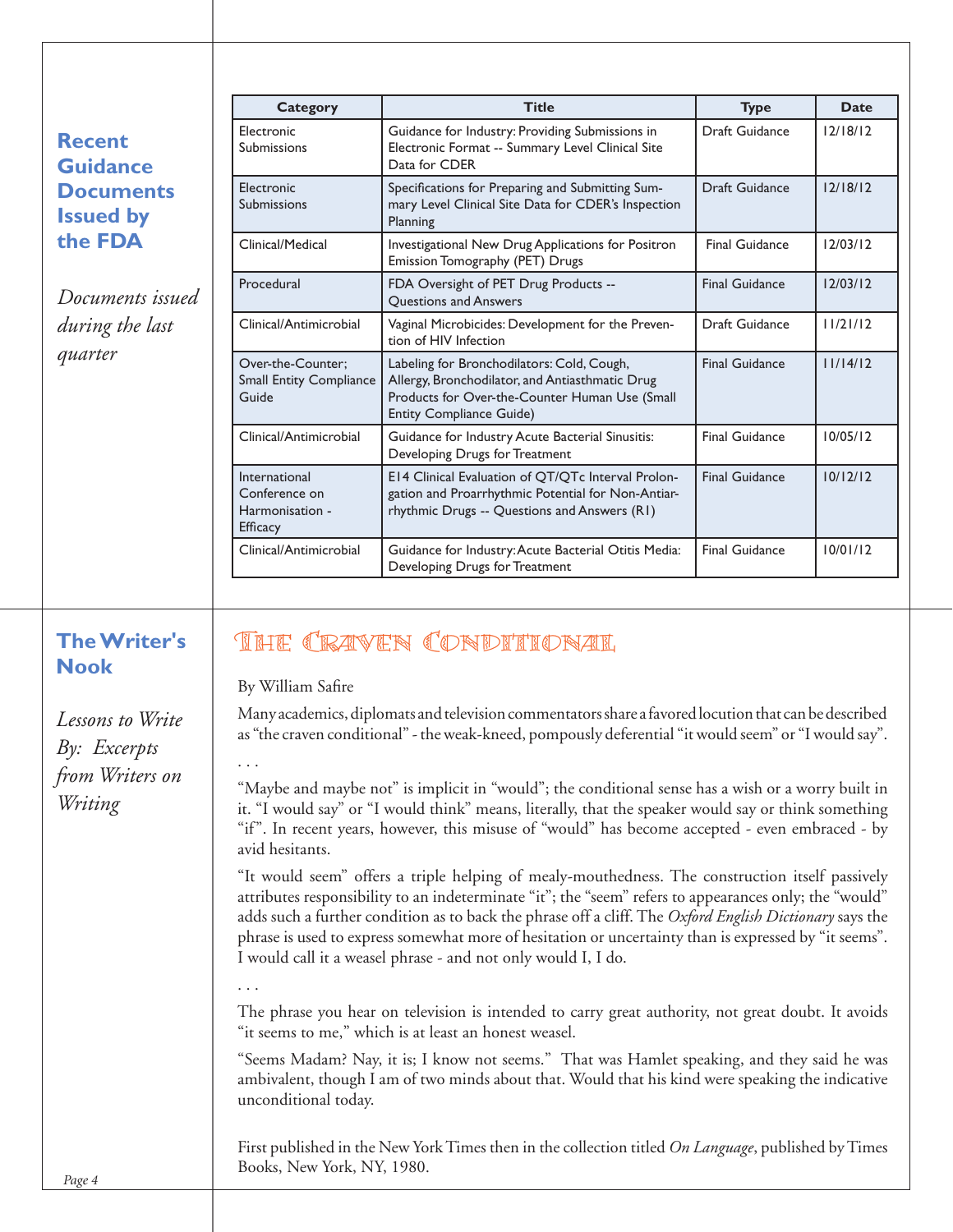# **UPCOMING EVENTS**

**Upcoming Chapter Presentation**

# **Title: Defy Your DNA Speaker: Stephen Shrewsbury, MD**

When: Sunday, January 20, 11AM – 1:30PM

Where: Michael's at Shoreline 2960 North Shoreline Boulevard, Mountain View, CA 94043 (650) 962-1014

Members: \$25 Non-members: \$30

Register at: http://ncal012013.eventbrite.com If you would like to pay by check please contact me directly (magill\_catherine@yahoo.com) Registration closes at midnight on Thursday, Jan 17, 2013

Sarepta Therapeutics is developing a series of therapeutic oligomers for Duchenne muscular dystrophy. Therapeutic oligomers that are directed to block, or splice switch, messenger-RNA may herald a Golden Age of Medicine and Dr. Shrewsbury has written a book to introduce the subject to the medical, scientific and lay communities who may not be aware of the rapid approach of this exciting new breed of drug. His mission now is to raise awareness about these drugs and how, along with personal genome sequencing, the era of personalized medicine will affect us all.

Dr. Stephen Shrewsbury was formerly Chief Medical Officer at AVI BioPharma (now Sarepta Therapeutics). Stephen is also publications coordinator for the pan-industry think tank, the Oligonucleotide Safety Working Group.

Stephen B. Shrewsbury MB ChB, MRCGP, FACAAI, FCCP, FFPM, FAAAAI, DRCOG, Dip Pharm Med Shrewd Consulting LLC. www.ShrewdConsulting.net

| <b>Upcoming</b> |
|-----------------|
| <b>Meetings</b> |

| April 28-May 1, 2013 | Pacific Regional Conference -<br>Pacific Southwest AMWA Chapter | Asilomar Conference Grounds,<br>Pacific Grove, California |
|----------------------|-----------------------------------------------------------------|-----------------------------------------------------------|
| May 3-6, 2013        | <b>Council of Science Editors</b><br><b>Annual Meeting</b>      | Montreal, Quebec, Canada                                  |
| June 23-27, 2013     | Drug Information Association<br>49th Annual Meeting             | Boston, Massachusetts                                     |
| November 6-9, 2013   | AMWA's 73rd Annual Conference                                   | Columbus, Ohio                                            |

**Upcoming Board of Editors in the Life Sciences Exams**

Saturday, February 16, 2013, 1:00 p.m. - 4:00 p.m. Emory University, Atlanta GA Register by January 26, 2013

Saturday, May 4, 2013, Montreal, Quebec Location to be announced Associated meeting: Council of Science Editors Register by April 13, 2013